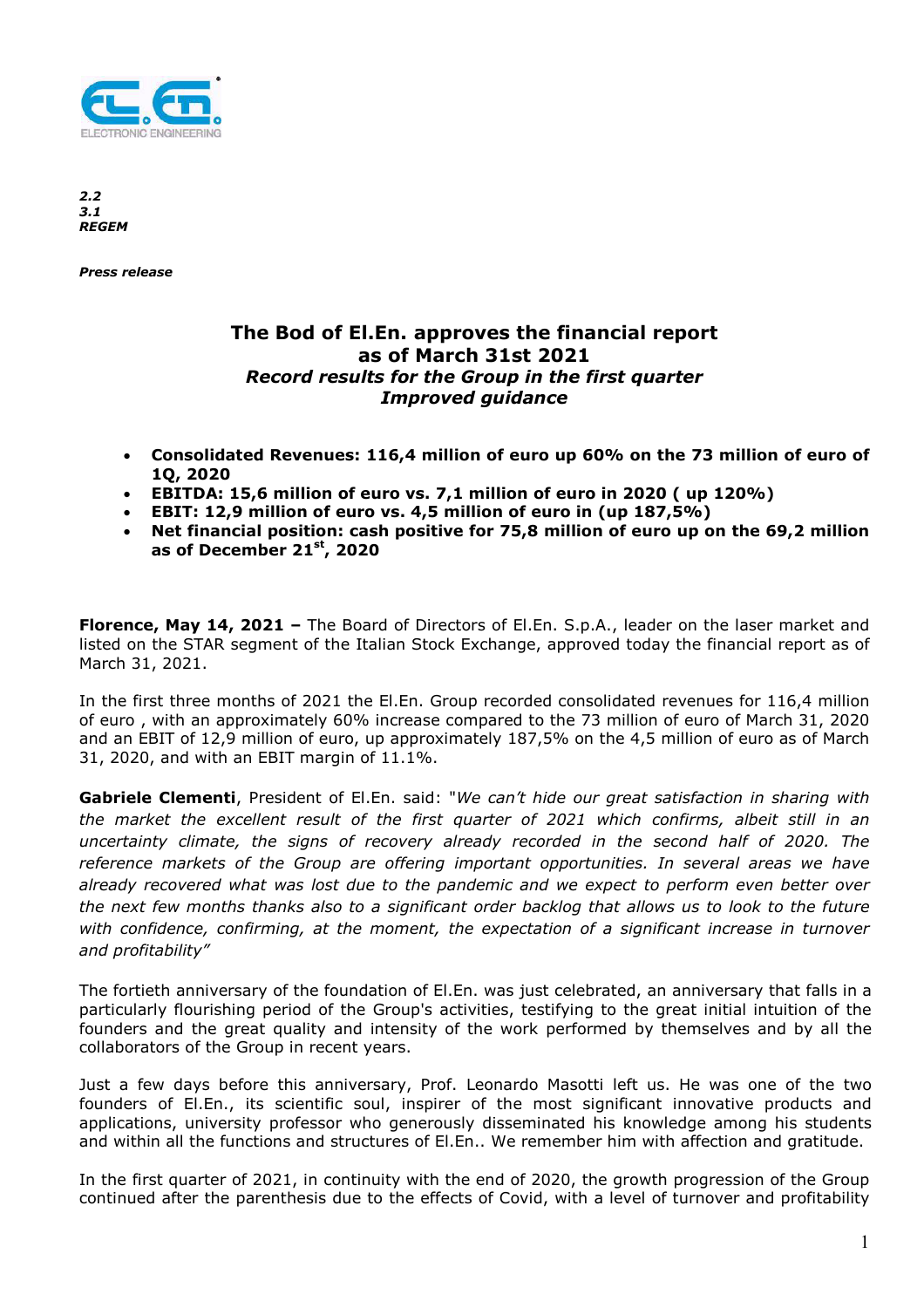

back in line with the forecasts outlined before the pandemic. While 2020 was characterized by the Group's resilience to the pandemic, during which it was able to stay profitable and maintain a positive trend and revenue growth despite the profoundly adverse conditions, the first quarter of 2021 showed very brilliant results. The activities and investments made in the recent years in order to facilitate the planned growth in the various sectors in which the Group operates, begin in these months to materialize in the expected results.

The effects of the pandemic still continue to affect daily life and economic activities, with inconveniences and problems that spread negatively on numerous markets. The Group's operational activities in Europe are still limited by access protocols for companies, by the use of smart working as a security measure to reduce presence in offices and by the impossibility, or difficulty, of international traveling. Thanks to the positive reaction to the effects of the pandemic in some market niches, to the excellent and proactive work of the Group's operating structures and to the ability to continuously feed, even during the pandemic, the distribution networks with innovative products of great interest to customers, the Group is in recent months collecting the excellent results that we present together with a backlog at historic highs.

All the companies of the Group adopted since the beginning of the spread of the pandemic safety protocols aimed at preserving the health of employees and collaborators, securing offices and laboratories with precautionary measures and in compliance with the directives aimed at guaranteeing the tranquility of workers. Remote work has been widely adopted, although the lack of direct interaction is a major limitation to the effectiveness and creativity of many vital operational functions, above all research and development and marketing. The safety procedures adopted are still in force according to the protocols agreed with the employees and periodically updated. During the first quarter of 2021, the daily life and activities of the Group took place under almost normal conditions but above all without forced interruptions.

The commercial structures were able to benefit from the range of innovations introduced in 2020, pending the new additions planned for 2021 to further contribute to the success of the sales activity.

In the **industrial sector**, the improvement of the performance of laser cutting systems continues, with 30KW sources now firmly in our sales catalogs.

In the **medical sector**, Nd: YAG and Alexandrite systems launched in the second half of 2020 have been the driving force in hair removal, while for body contouring the technology of high intensity magnetic fields joins the functions added to the flagship Onda system, based on the localized and selective microwave emission. TFL systems (fiber optic laser with Tullium source) are entering a phase of introduction on the market and there will be several more products to see the light in 2021.

We are experiencing a widespread problem at a global level, in obtaining timely supplies on various materials. The delivery delays of certain electronic, opto-electronic, plastic and metal components became longer in recent months, creating some difficulties for the production processes. Although this led to lower efficiency of the production processes, increase in the costs of components and need to increase stocks of raw materials, the Group is positively continuing all its activities.

As part of our activity for the conservation of artistic heritage, in recent months we have started a collaboration of great prestige, engaging two sophisticated systems for cleaning the surfaces of Notre Dame in Paris, deeply damaged by the carbon black of the 2019 fire. At the moment the two lasers are successfully operating on the chapels dedicated to Our Lady of Guadalupe and San Ferdinando.

One year after the spread of the pandemic from the epicenter of Wuhan to the whole world, the Group is resolutely emerging from the subsequent impasse. Although still in anomalous and uncertain conditions of the markets on which the Group operates, very positive results were achieved.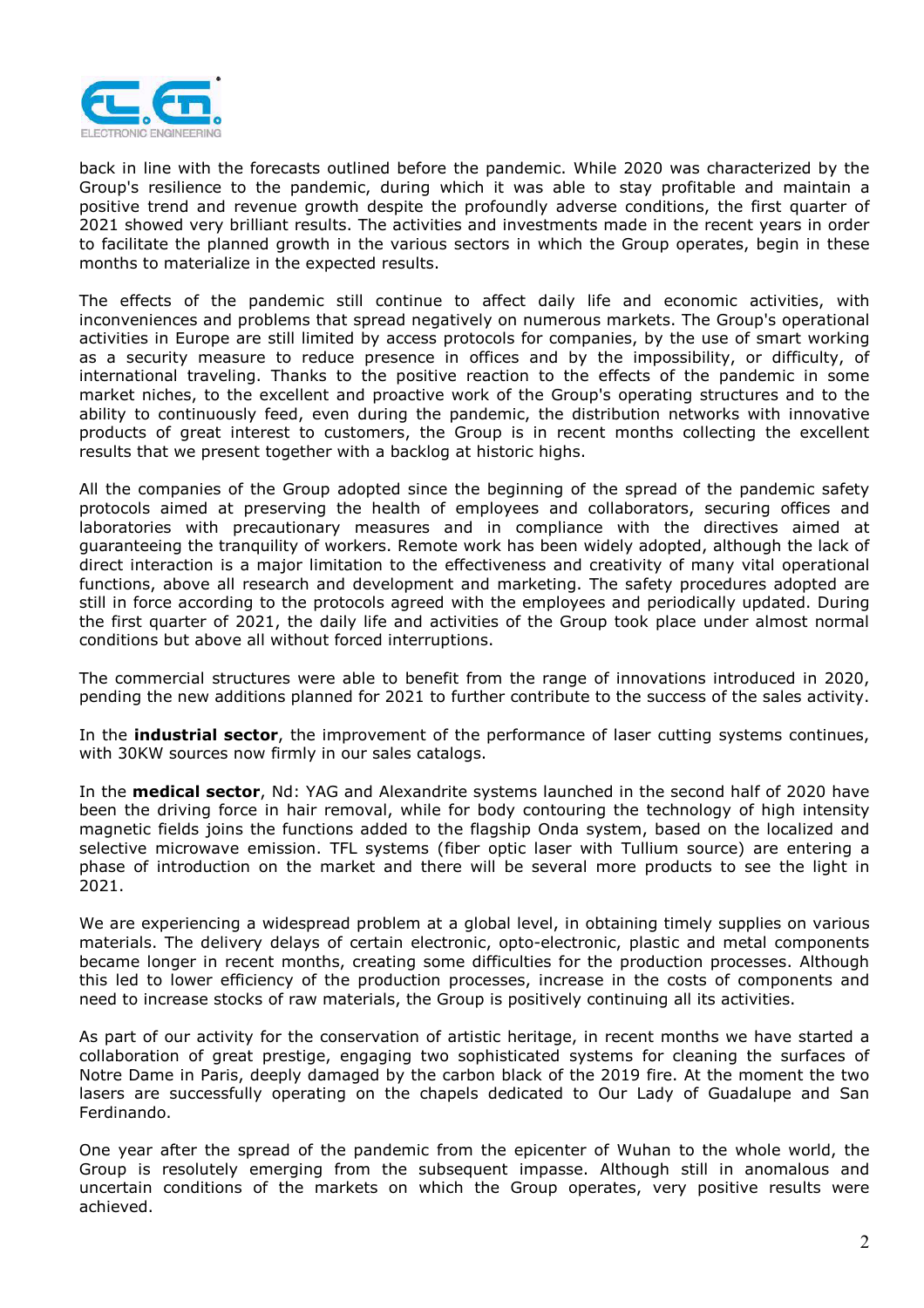

In the 1Q of 2021, revenues showed a significant increase of about 60%, more marked in the industrial sector. The **Medical** sector recorded a growth of approximately 26% compared to the same period of 2020 with a turnover of 67.2 million euros compared to 53.5 million euros in 1Q 2020. The **Industrial** sector recorded revenues up by about 153% at 49.1 million euros vs. 19.4 million euros in the first quarter of 2020. It should be emphasized that beyond the comparison with the first quarter of 2020, that was already heavily penalized by the spread of the pandemic in China and Italy, the results of this 2021 are very positive in absolute value.

Within the **medical and aesthetic systems** sector, which accounts for 57% of revenues, there was a strong recovery in the Aesthetics and Therapy segments which grew by 52,0% and 44,2% respectively. The leap in sales of aesthetics assumes a very significant value and is based on solid growth, in particular in hair removal and body contouring applications, also due to a strong offer of innovative systems with Alexandrite technology (for hair removal ) and an articulated range of technologies for body treatments. The Surgery sector decreased (6,1%) due to the difficulty of accessing hospitals and the focus of hospital activities on Covid, a trend that had not yet affected the market at the beginning of 2020.

In the **industrial applications sector**, revenues showed an important overall recovery of approximately 153%, recording variations between 47% and approximately 206% in all the main segments. Growth in the cutting sector was 205,5%, with a turnover of 39.3 million of euro in the first quarter of 2021 compared to 12,8 million of euro in the same period of 2020, which suffered the halt of Chinese activities and partially of the Italian ones. Marking grew by 47,5% on the first quarter of 2020, recording sales for approximately 5,1 million of euro compared to 3,4 million of euro in 1Q 2020; sales of laser Sources recorded an approximately 47% increase compared to the same period of 2020 with a revenue at 1,1 million of euro.

In terms of **geography**, 63,8% growth was recorded in the Rest of the World with a revenue of 69.9 million of euro compared to 42,7 million of euro in 1Q 2020 and equal to 60.1% on total revenues, followed by Europe where sales were 23,6 million of euro compared to 18,7 million of euro in the same period of 2020, equal to 20,3% on total. In Italy the sales result was 22,8 million of euro compared to 11,5 million of euro in the first quarter of 2020, 19.6% of total revenues.

**Gross Margin** for the first quarter was 43,6 million of euro, an increase of approximately 38,5% compared to the 31,5 million of March 31, 2020 and a sequential improvement compared to the level recorded in the fourth quarter of 2020.

As an effect of the operating leverage and the substantial savings in sales and marketing expenses for trade fair and congress travel, prevented by the pandemic, **EBITDA** was widely positive for 15,6 million of euro, an increase of approximately 119,9% compared to 7,1 million of euros as of March 31, 2020. EBITDA Margin in the first quarter of 2021 was equal to 13.4% exceeding EBITDA Margin of 9,7% registered in 1Q 2020.

**EBIT** for the quarter was positive for 12.9 million of euro, up by 187,5% compared to the 4,5 million of euro of March 31, 2020. EBIT margin was 11,1% up on the 6,2% of the previous year and marking a very satisfactory level, in line with the Group's most ambitious objectives.

The **pre-tax result** had a balance of approximately 14,1 million and recorded a significant 199,3% increase compared to the 4,7 million of March 31, 2020.

The **net financial position** of the Group was positive for approximately 75,8 million of euro, up compared to approximately 69,2 million of euro at 31 December 2020. The cash flows generated by operating activities covered the needs deriving from the physiological increase in working capital in this phase of growth and forecast of further rapid growth, and those resulting from capital expenditures. The share capital increase collected by the company in connection to the exercise of the stock options assigned to employees, summing up 3,2 million of euros in 3 months, also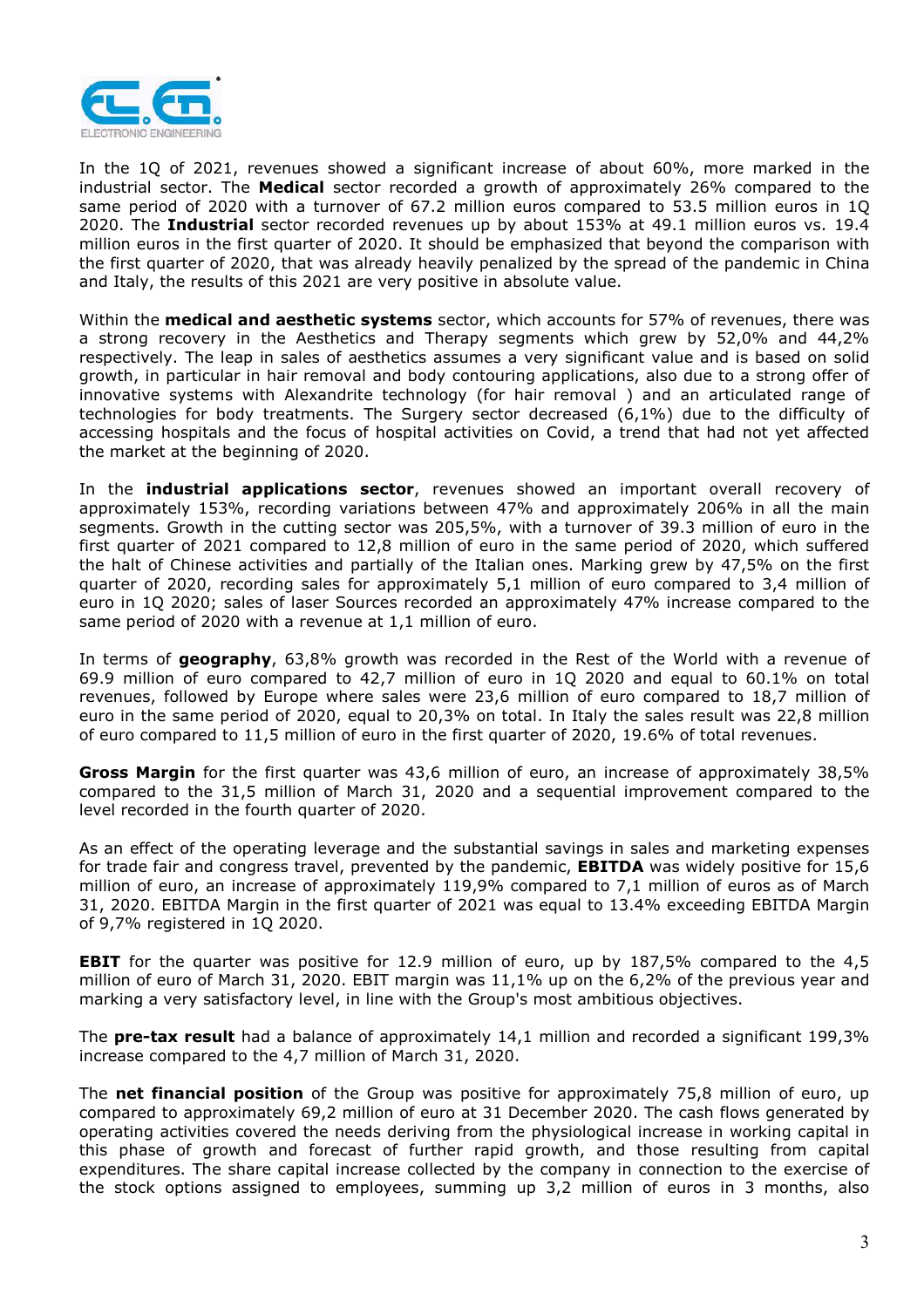

contributed to the improved financial position. The solid financial position allows the Group to define its growth strategies with great freedom.

\* \* \* \* \* \* \* \*

The *manager in charge of preparing the corporate accounting records*, Enrico Romagnoli, declares, pursuant to paragraph 2, article 154-bis of the Consolidated Finance Law, that the accounting disclosures provided in this document correspond to the accounting records, books and entries.

\* \* \* \* \* \* \* \*

#### **Other resolutions of the Bod**

During the meeting, the Board of Directors appointed the members of the committees referred to in the Corporate Governance Code of listed companies and more specifically the "remuneration committee", the "control and risk committee, for transactions with related parties and for sustainability "and the" nomination committee ".

The Board of Directors also positively assessed, on the basis of the information available, the independence of the non-executive directors Fabia Romagnoli, Daniela Toccafondi and Michele Legnaioli.

#### **Business outlook**

The beginning of 2021 is confirming and surpassing the forecasts of rapid growth in turnover and profitability, in line with the growth path outlined before the pandemic. The Group is aware that the uncertainties still arising from the evolution of the pandemic and the effects of the relaunch measures could, even in the short term, negatively affect the markets on which it operates. At the moment we are experiencing a particularly positive phase of demand. The current trend in the acquisition of orders in the main application segments suggests the possibility of reaching 500 million in annual turnover while maintaining EBIT at around 10%.

\*\*\*\*\*\*\*\*\*\*\*\*\*\*

As required by Consob, the Quarterly report on March  $31<sup>st</sup>$ , 2021 will be available for the public at our premises in Calenzano, at Borsa Italiana S.p.A., on our website www.elengroup.com ("*Investor Relations / Documenti Finanziari / Relazioni e Bilanci / 2021"*) from May 14<sup>th</sup>, 2021 and on authorized storage website www.emarketstorage.com.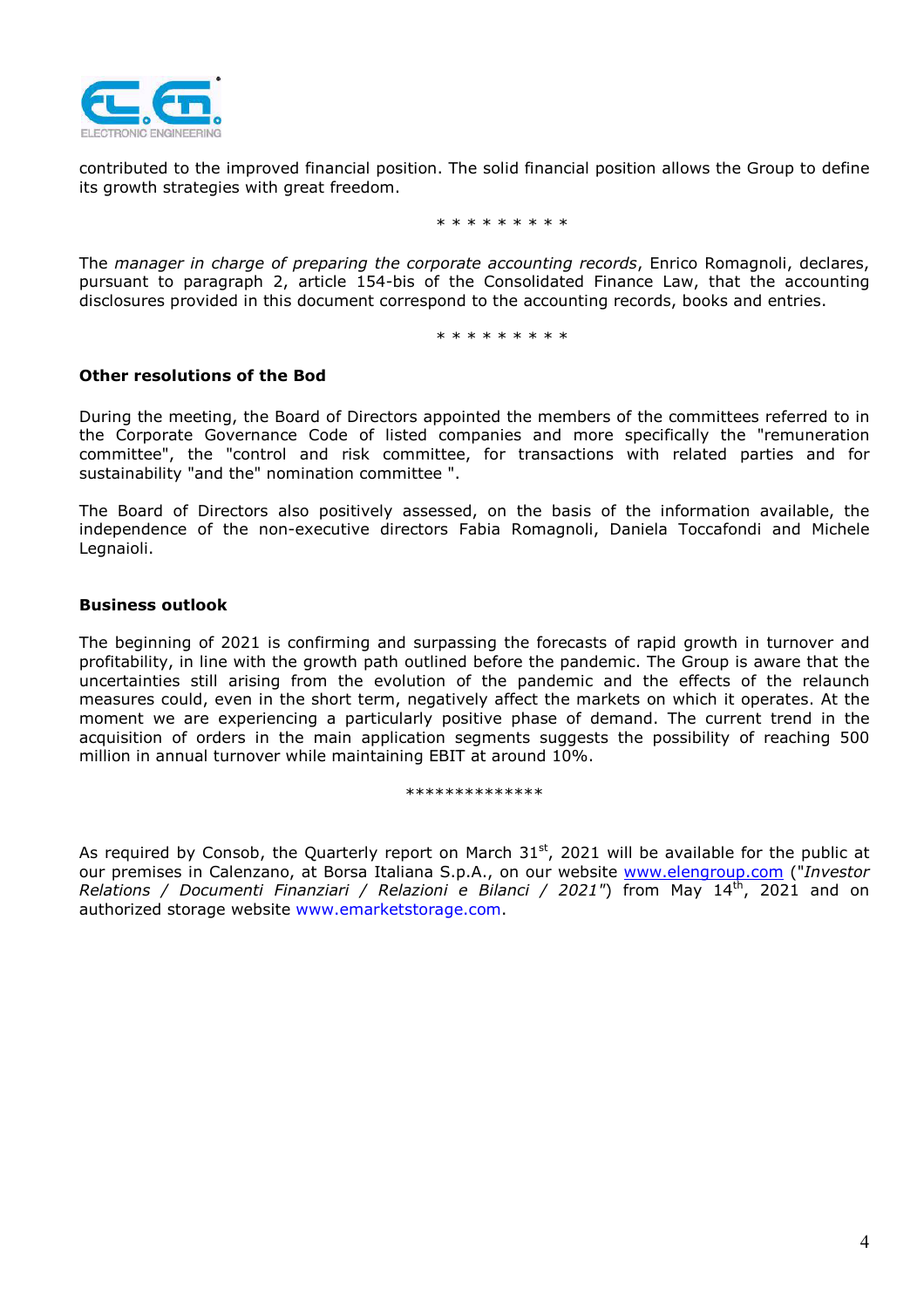

### **CONFERENCE CALL**

On Monday May  $17^{th}$ , 2021 at 15.00 CET (14:00 GMT) (9:00 EST), EL.EN. S.p.A. will hold a conference call discussing the Group's financial results. The following link can be used to participate:

#### *EL.EN. S.p.A. Q1 Financial Results 2021 (Video Conference)*

*Join: https://polytemshirit.zoom.us/j/82312641303?pwd=NTU5cEtlRW5XaVE4UER3MHFXVGZnZz09* 

*Meeting ID: 82312641303 Password: 720113* 

*+39 0200667245 Italy (toll) +39 02124128823 Italy (toll) +1 2532158782 US (toll) +1 3462487799 US (toll) +1 6699006833 US (toll)* 

*Prior to the conference call, download of the presentation will be available on the Investor relation page of the El.En. website:* http://www.elengroup.com/en/investor-relations-en/companypresentations.

*El.En., an Italian company, is the parent of a high-.tech industrial Group operating in the optoelectronics sector. Based on proprietary technology and multidisciplinary know-how, the El.En Group manufactures laser sources (gas, semiconductor, solid-state and liquid) and innovative laser systems for medical and industrial applications. The El.En. Group is the laser market leader in Italy and among the top operators in Europe. It designs, manufactures and sells worldwide: - Medical laser equipment used in dermatology, cosmetics, physiotherapy, dentistry and gynecology;* 

*- Industrial laser systems for applications ranging from cutting, marking and welding metals, wood, plastic and glass to decorating leather and textiles and restoring/conserving artwork;* 

*- Laser systems for scientific research* 

*EL.EN has been listed on the Star (MTA) of Borsa Italian with a market capitalization amounts to Euro 684 million.* 

*Cod. ISIN: IT0005188336 Code: ELN Listed on MTA Mkt cap.: 684 million of euro Cod. Reuters: ELN.MI Cod. Bloomberg: ELN IM* 

For further information:

**El.En S.p.A.**  *Investor Relator*  Enrico ROMAGNOLI - finance@elen.it Tel. +39 055 8826807

#### **Polytems HIR**

*Financial Communication, IR and Press Office*  Bianca FERSINI MASTELLONI - b.fersini@polytemshir.it Paolo SANTAGOSTINO - p.santagostino@polytemshir.it Silvia MARONGIU - s.marongiu@polytemshir.it Tel. +39 06-69923324 - 06 6797849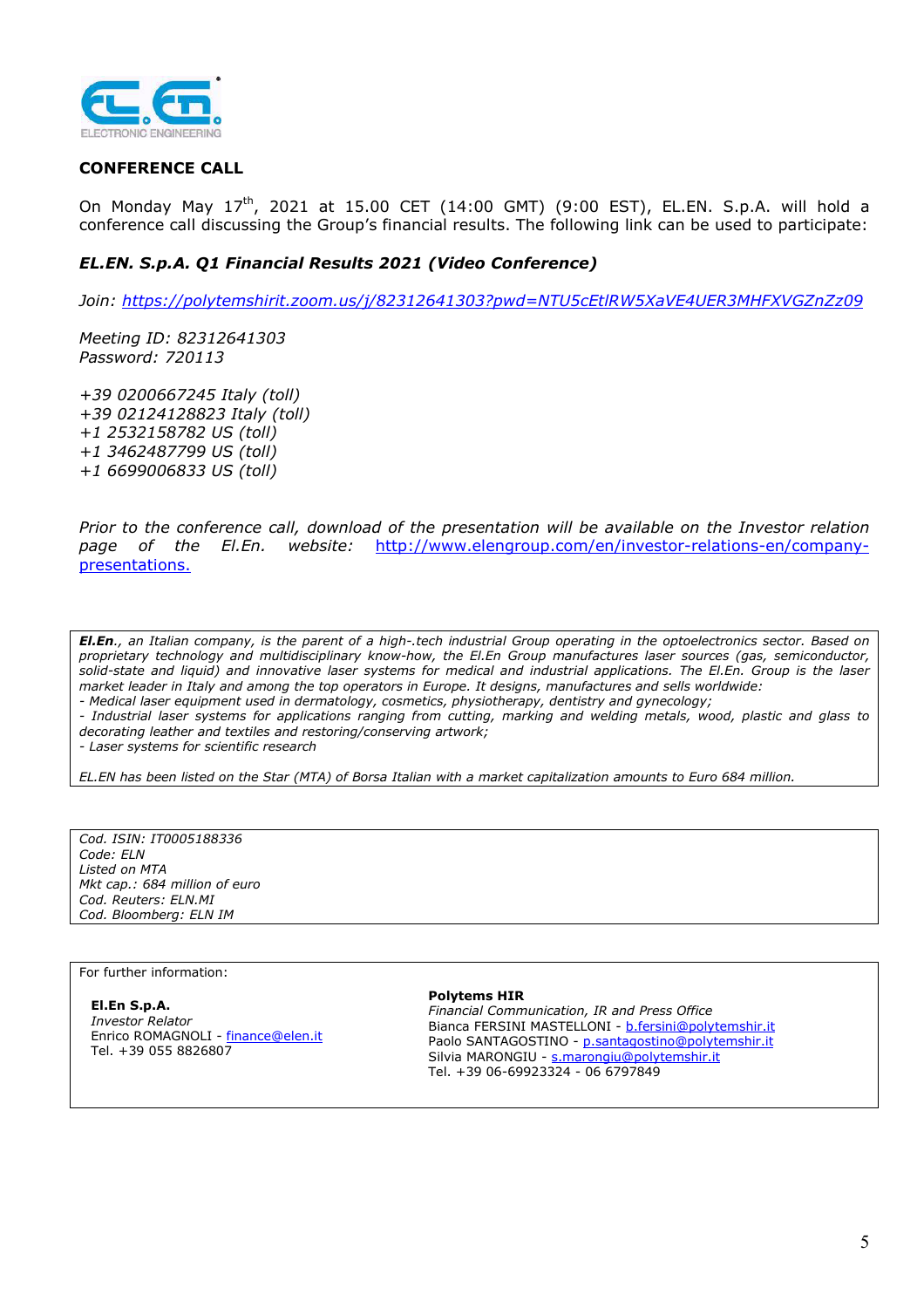

# **Tab. 1 – Three months ended March 31st , 2021 (unaudited)**

| <b>Income Statement</b>                       | 31/03/2021 | Inc $%$ | 31/03/2020 | Inc $%$ | Var. %     |
|-----------------------------------------------|------------|---------|------------|---------|------------|
| Revenues                                      | 116.367    | 100,0%  | 72.945     | 100,0%  | 59,53%     |
| Change in inventory of finished goods and WIP | 6.133      | 5,3%    | 9.742      | 13,4%   | $-37,04\%$ |
| Other revenues and income                     | 709        | 0.6%    | 914        | 1,3%    | $-22,48%$  |
| Value of production                           | 123.209    | 105,9%  | 83.601     | 114,6%  | 47,38%     |
| Purchase of raw materials                     | 75.891     | 65,2%   | 51.173     | 70,2%   | 48,30%     |
| Change in inventory of raw material           | (6.001)    | $-5,2%$ | (6.096)    | $-8,4%$ | $-1,55%$   |
| Other direct services                         | 9.677      | 8,3%    | 7.012      | 9,6%    | 38,01%     |
| Gross margin                                  | 43.642     | 37,5%   | 31.512     | 43,2%   | 38,50%     |
| Other operating services and charges          | 8.818      | 7,6%    | 8.773      | 12,0%   | 0,50%      |
| <b>Added value</b>                            | 34.824     | 29,9%   | 22.738     | 31,2%   | 53,15%     |
| Staff cost                                    | 19.263     | 16,6%   | 15.661     | 21,5%   | 23,00%     |
| <b>EBITDA</b>                                 | 15.561     | 13,4%   | 7.077      | 9,7%    | 119,88%    |
| Depreciation, amortization and other accruals | 2.627      | 2,3%    | 2.579      | 3,5%    | 1,86%      |
| <b>EBIT</b>                                   | 12.935     | 11,1%   | 4.498      | 6,2%    | 187,54%    |
| Net financial income (charges)                | 1.228      | 1,1%    | 317        | 0,4%    | 287,27%    |
| Share of profit of associated companies       | (64)       | $-0,1%$ | (106)      | $-0,1%$ | $-38,98%$  |
| Income (loss) before taxes                    | 14.099     | 12,1%   | 4.710      | 6,5%    | 199,33%    |